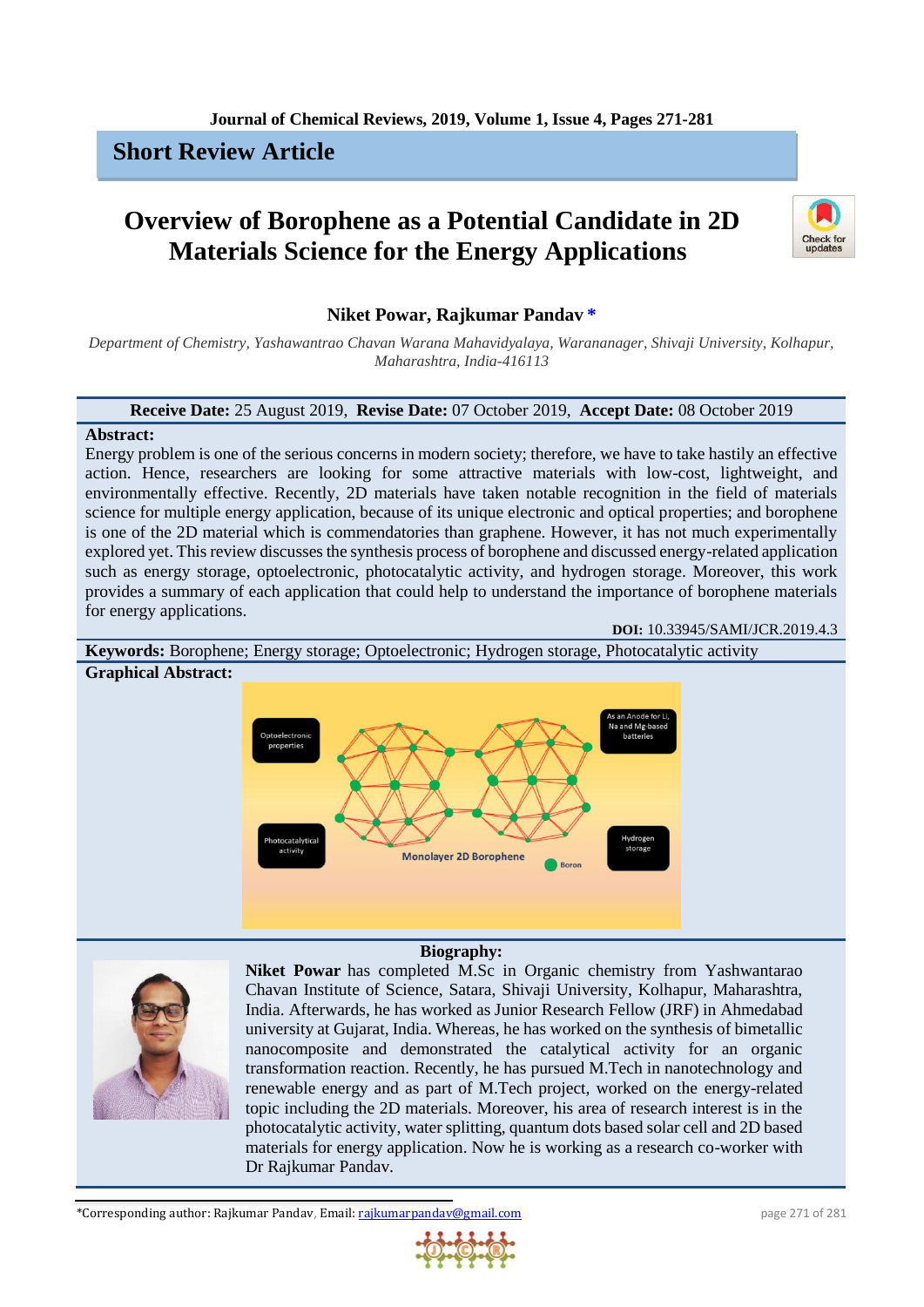

**Dr. Rajkumar Pandav** has completed his PhD in chemistry in 2016 from Shivaji University, Kolhapur, Maharashtra, India. During his PhD, he has worked on Synthetic, Characterization and Investigation of catalytic activity of mixed metal oxides and published 12 research paper in reputed journals. Since form 2012, he is working Assistant professor in Yashawantrao Chavan Warana Mahavidyalaya, Warananagar. Recently, he has been focusing widely for research in materials chemistry, such bimetallic nanocompsite, metal oxide and 2D based materials for photocatalytical activity.

#### **1. Introduction**

Nowadays, an emerging trend of 2D based inorganic materials [1-5] have been expanded hastily for application of energy conversion [6,7] and storage, [8,9] After graphene was discovered, researchers have found astonishing electronic [10,11], mechanical [12,13] and thermal [14] properties. Afterwards, discovered several 2D based materials such as Silicene [15,16] Germanene [17-19], Phosphorene [20,21], Arsenene [22,23], Antimonene [24] and transition metal dichalcogenides [25-27]. In Periodic table Boron comes nearest to Carbon element and Boron has an ability to form of polyhedral cluster structure, impact of that in 1996, Boustani [28] has done some computerized based calculation and proved that quasi planner cluster of Boron has remarkable properties resemble to the Graphite**,** we will discuss this papers in details, because of in this first time has mentioned about the 2D Boron based materials. Moreover, provided different structure with certain numbers of Boron atom and denoted point group symmetry, in addition to that derived structures has obtained stability, because of the presence of interaction piorbital out of a plane, a result of that formation of electron cloud sequent prevail stability. Besides, double layer Boron atomic layer highly stable, a consequence of that Boustani concluded that aforementioned contexts give an idea about possibilities for Boron polyhedral cluster having analogous properties to the Graphite [29]. After nine years in 2015, Andrew from Argonne laboratory ,USA has published an article commenting that, prepared first time grown atomically thin layer of Borophene sheets under ultra-high vacuum condition on top of Ag(111) substrate [30]. And claimed, at atomic cluster scale, pure form of Boron behavior like carbon, which created similar to simple planner and cage-like fullerenes [31] Bororphene shows metallic characteristics, in their papers have reported scanning tunneling microscopy images, which has shown that flakes kind of nature, follow Figure 2. In experimental and theoretical studies lead to systematic understanding structure of borophene, it has taken attention for 2D atom-thin sheet of boron found to be honeycomb structure like to Graphene, with hexagonal vacancies, which is highly

stable that could possible to make boron nanotube with multiple sheets. The Piazza *et al*. have first time demonstrated experimental experience about hexagonal vacancies and it can vary with the deposition substrate [32]. In this present review article, it gives an idea about how borophene can overwhelm to graphene application, and moreover, we will address a few synthesis methods. Furthermore, in the case of application borophene has numerous applications, we have introduced a few of them, that includes energy conversion and storage, besides, that photocatalytic for  $CO<sub>2</sub>$  reduction and water splitting. And the concerning hydrogen storage can be enhanced of storage capacity. Therefore, it gives a wide perspective towards new 2D material which is analogs properties to graphene or we can mention better than that.

#### **2. Synthesis of 2D atomic-thin layer Borophene**

The Borophene has synthesized first time by Andrew J. Mannix *et al*. in 2015 at the USA. The Borophene has grown on the top of  $Ag(111)$  as substrate under ultrahigh vacuum condition and used solid boron precursor. A substrate provided an inert surface to grown boron and maintained  $450^{\circ}$  to  $700^{\circ}$  substrate temperature. After deposited of boron, discovered that two phases have developed, that was a homogenous and striped phase, those depended on deposition rate, it has shown in figure 1. The slow rate ended in the striped phase and higher rate dominated the homogenous phase [30]. Afterwards, they have done characterization and found gapless (metallic) characteristics, and this study motivated for scientist to work in future.



Scheme 1. Synthesis of 2D- thin layer borophene on top of Ag(111) substrate

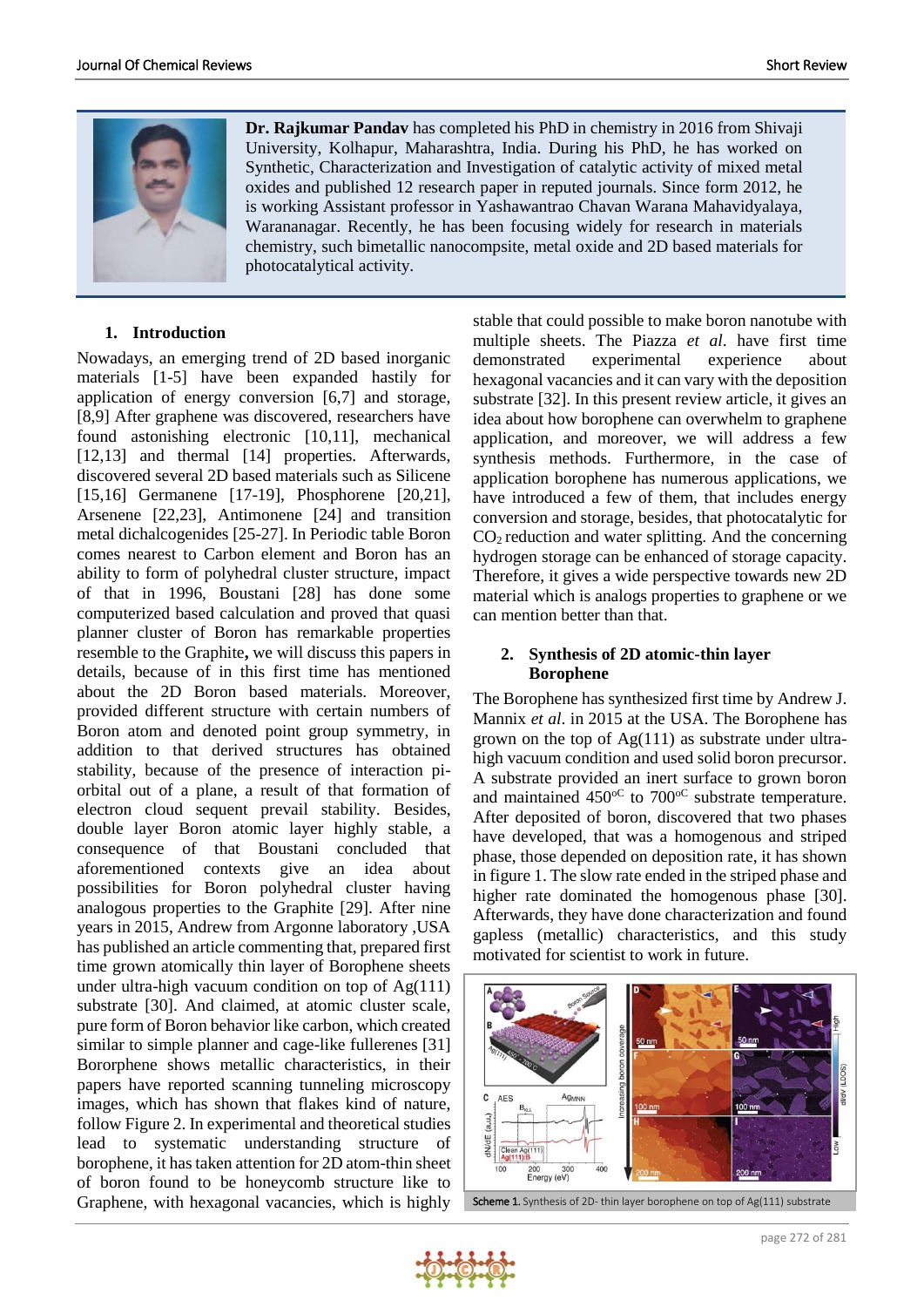Figure 1A Showed that distorted  $B_7$  cluster, B) Growth set with atomic structure model and STM topography, C) This AES spectrum graph showed Ag(111) before and after deposition of boron. D) to I) illustrated STM topography and closed-loop dI/dV images of borophene sheet left and right side respectively. In details, D and E showed that low coverage, F and G medium coverage, H and I has high coverage. Moreover, homogenous, striped, island and nanoribbon has shown with red, white and blue arrow correspondingly. Reproduced and reprint with permission [30].

Qing Zhong *et al*. came with similar substrate Ag(110), however, crystal lattice was different. And they have successfully prepared a single-layer atomic thin layer of borophene nanoribbon. Moreover, inferred about the substrate that, in beforehand  $Ag(111)$  crystal lattice substrate a growth of borophene formed triangular shape and edges are along three crystallographic orientation of Ag(111). In their investigation stated that self-assembly grows of borophene nanoribbon along [-110] direction of Ag(110), further appeared four periodic structure on borophene nanoribbon, additionally studied and confirmed properties with DFT( density functional theory) [33]. In 2013, Yuanyue Liu and co-workers explained the penetrating synthesis of 2D boron sheet with first-principle calculation. The 2D boron grown on the Au(111) and Ag(111) and Cu(111), this metals does not have reactivity, its leads formation compound with them. However, these metals provide extremely good for the nucleation process. Also, high nucleation [34,35] rate barrier avoids the 3D formation of boron. Additionally, Mg offers reactivity with boron and forms metal borides, [36] in that case, a saturation of atoms impedes further growth of sheet [37]. Wenbin Li *et al*. have synthesized honeycomb borophene used as Al(111) substrate with help of molecular beam epitaxy(MBE) and concluded that, Al has stable substrate for boronphene formation. And noticed, effective charge transfer in Al with compared to Ag, resultant claimed that it could help for intensification of electronic properties [38]. The substrate encouraged flexibility of the borophene has described by the Zhuhua Zhang *et al*. deposited on Ag(111) [39] and added elastic plate theory [40].

# **3. Applications**

After, synthesized the borophene in 2015, it has widely explored for energy application such energy storage and conversion. However, in current review article gives outlook and brief explanation about a few application of borophene.

# *3.1. Energy Storage*

The modern world is going to suffer sooner because of the energy crisis, therefore, we need to have some lowcost and higher performance materials to enhance the energy capacity and outstanding cycle performance in energy storage devices. Recently, 2D based materials have been significantly growing. And 2D based materials electrode have shown remarkable electrochemical performance in energy storage capacity [41-43]. Graphene has played a pivotal role in energy storage, [44,45] as an excellent electrode system, however, beyond the graphene, also there are some 2D materials such as  $MoS<sub>2</sub>$  [46,47],  $WS<sub>2</sub>[48]$ ,  $VS<sub>2</sub>$  [49] this are transition metal dichalcogenides, further in transition metal carbides so-called Mxene for an example  $Mo_2C$  [50,51] and  $Ti_3C_2$  [52] etc. Here, we have focused that borophene as a potential candidate for energy storage. Researchers already have done details study of properties for borophene and found one step ahead than graphene, therefore, this ideology has motivated to introduce this kind of materials for energy storage in different based ion batteries such Li, Na and Ca. Yang Zhang and co-worker Studied Li and Na ion adsorption and diffusion rate, used spin-polarized density function. And registered observation as Li atoms can bind effectively to borophene without energy barriers during the process, borophene and resultant adsorbed complexes exhibited the metallic characteristics, this necessary for an electrode. Borophene layer has corrugated structures, noticed that borophene itself might provide a channel facility for Li-adsorption. However, diffusion of Li-ion occurred in an uncorrugated direction, which has registered  $10^4$  and  $10^5$  faster than MoS<sub>2</sub> and graphene respectively [53-55]. In 2016, has noticed the performance of Li-ion battery with two different structure, that was β12 and χ3. Xiaoming Zhang *et al*. have improved Li and Na ion adsorption sites, also, found good electrical properties of before and after adsorption of host materials. And storage capacity has noticed significantly as 1984 mAhg<sup>-1</sup> in  $β12$  and 1240 mAhg<sup>-1</sup> in  $\chi$ 3, therefore, it has much time better performance than current 2D materials electrode [56]. In Li-S batteries [57-61] has hurdle for the suppress the shuttle during a performance, after, investigated understand the lacking in the adsorption energy on the carbon surface of lithium polysulfides with compared to the electrolyte molecules, consequently, lithium polysulfide is easy to dissolve and transfer to the anode. The result of that effort has been taking to developing the anchoring group for enhancement of large adsorption energy in Li-S based batteries. To solve that problem, H.R. Jiang and co-worked came with borophene material and exhibited ultra-higher adsorbent capacity as anchoring material for Li-S batteries. However, in borophene found a decomposition of Li-S during cycling, the effect of that

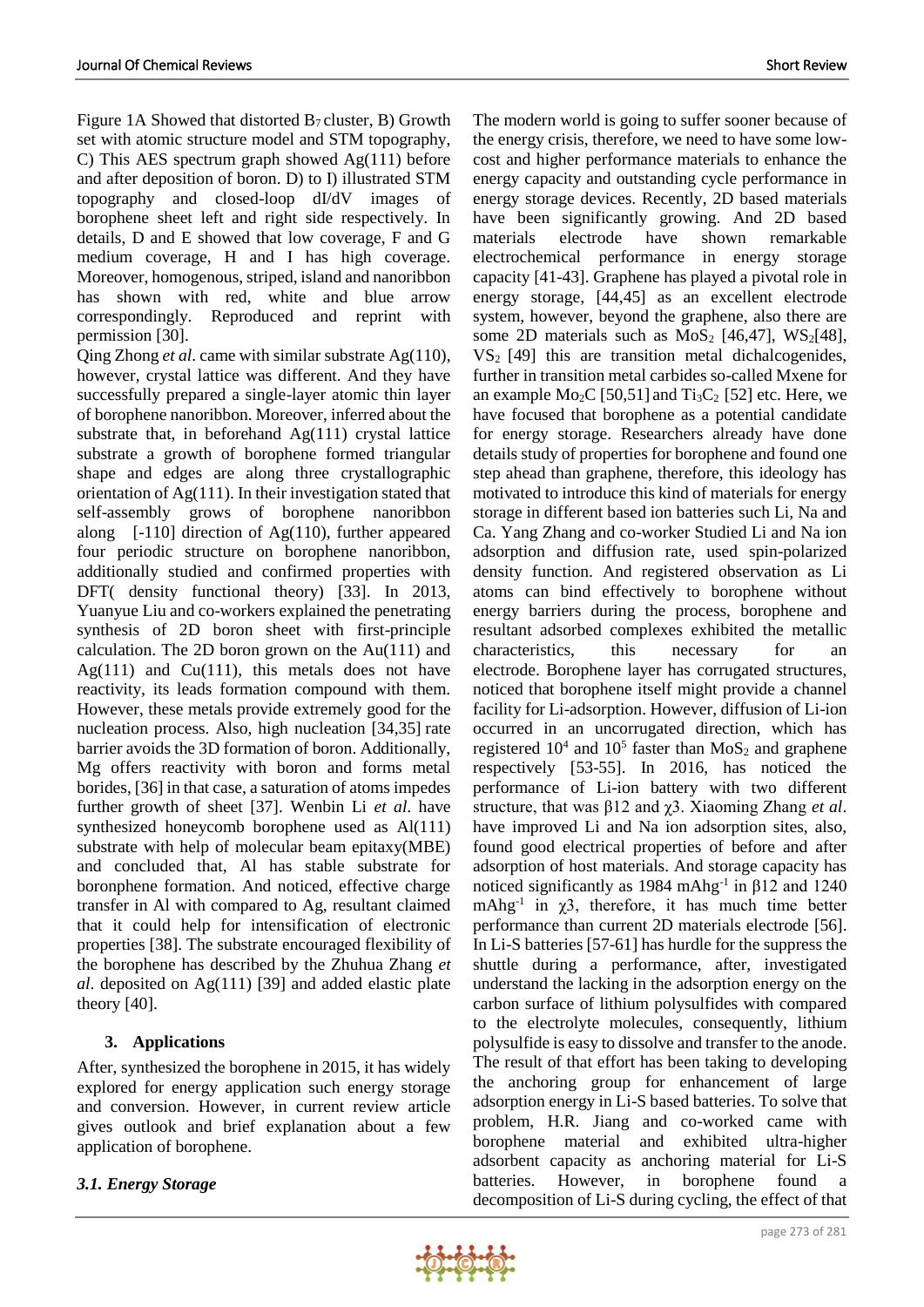loss of sulfur has noticed. The solution for that defective borophene, which has found effectively enhancing the adsorption energy, moreover, it stopped the decomposition of Li-S [62].

| <b>Table 1.</b> Use of borophene for the batteries |                                          |                   |
|----------------------------------------------------|------------------------------------------|-------------------|
| <b>Borophene</b>                                   | <b>Theoretical</b><br>capacity $(mAh/g)$ | <b>References</b> |
| p-doped                                            | 1732                                     | [63]              |
| Li0.75B                                            | 1860                                     | [64]              |
| Novel boron                                        | 3306                                     | [65]              |
| nanosheets                                         |                                          |                   |
| For Na-ion                                         | 1240                                     | [66]              |
| batteries                                          |                                          |                   |

#### *3.2. Optoelectronic Applications*

The light modulation is a crucial aspect in the photonics [67] and optoelectronics field [68,69], therefore, we could regulate control of light in various channels such as optimizing materials attributes and effective novel materials. Nowadays, 2D materials have been dominating in the field of optoelectronic [70,7] area, because of unique optical and electronic [72,73] characteristics. So far there are many 2D materials, assuredly, its start with graphene, that has confirmed optical properties to a great extent. Yonder graphene [74], also registered 2D materials, for an examples  $WS_2$ [75],  $MoSe<sub>2</sub>$  [76],  $MoS<sub>2</sub>$  [77], this are transition metal dichalcogenides and it has notified extraordinary optical properties because we can optimize the band gaps from monolayer to bulk as high to low  $E<sub>g</sub>$ respectively. Furthermore, metal carbide [78] and metal nitride also found significantly great properties, notwithstanding, this is mostly more than two atoms, hereabouts, we are centring to a single element based 2D materials, currently, the new materials which have analogous features to graphene that is borophene as also attained extremely effective optoelectronic properties. Lyudmyla Adamska [79] *et al*. have confirmed fine-tuning the optoelectronic properties, two-dimensional boron synthesized of different crystal structure, its dependent on which substrate has used. While developing the borophene sheet typically, it uses to induced strain, accordingly, demonstrated two different structure that was  $β_{12}$  and  $δ_6$ , under appeared strain, resultant change in the band structure and charge density delocalization properties as tuneable because of few percentages of strain in borophene material. Furthermore, as we knew that changing band structure with monolayer to bulk, here also investigated by same research group that borophene as transparent electrode using density functional theory [80]. In 2017, J.W. Jiang and research group have observed that van der Waals heterostructure of tunable Schottky barrier and electronic properties in borophene/g-C2N and concluded that electronic properties of

borophene/gC2N Van der Waal heterostructure used first-principle calculations, noticed effective charge transport in heterostructure while applied external electric field. The consequence, of we, have an opportunity to tune carrier concentration and Schottky barrier with the help of tuning in the Van der Waal heterostructure [81]. This insight can be useful in nanophotonic and optoelectronic devices. L. Z. Liu *et al*. have concluded that effectively elimination of Schottky barrier as well as strong electrical field effect using monolayer borophene electrode [82]. This all facts have benefit for the electronic, nanophotonic and optoelectronic devices.

#### *3.3. Borophene Based Photocatalytic Activity*

Recently, this field has taken widely attention for water splitting to the production of hydrogen as fuel. In 1972, first demonstrated photocatalytic activity for water splitting by Honda-Fujishima using  $TiO<sub>2</sub>$  as photocatalysis [83-86], however,  $TiO<sub>2</sub>$  band gap comes under the UV region [87], therefore, resultant activity was not that great. To overcome this problem we should have semiconductor materials, which as bandgap in the visible region, afterwards many materials have discovered, nevertheless, now it has been great demanding for 2D based materials because of its tunable bandgap so that we could overcome the previous hurdle. Besides, 2D material has high surface area that provides active sites for catalytical activity [88]. The graphene [89,90] is having high catalytical activity and showed for water splitting as well. However, currently, 2D transition metal dichalcogenides have been drastically highlighted for the photocatalytic activity due the long-time stability, tunable bandgap and available active sites for the reaction are existing effectively such  $WO_3$  [91], TiS<sub>2</sub> [92],  $SnS_2[93,94]$ ,  $WSe_2[95,96]$ , one more remarkable properties of this materials has conversion of indirect to direct band followed with bulk layer to monolayer correspondingly. Additionally, one more group of 2D materials based groups acquiring attention that is MXene [97]. So borophene also has similar properties likewise graphene, therefore, it has also as interesting photocatalytic activity. In 2016 Li Shi *et al*. [98] have demonstrated that boron monolayers as electrocatalyst properties for hydrogen evolution (HER) so-called water splitting, have used the first principle calculation to understand it. And concluded that boron monolayers show that approximately zero free energy  $(\Delta G_H)$  for hydrogen adsorption because of it similar to the metallic properties such Pt. Moreover, proved the silver has a suitable efficient substrate for the HER activity because mismatch during the growth of borophene leads to enhancement of electrocatalytically activity. The borophene is weightless materials for the HER and Oxygen evolution reaction (OER), after doping of C,

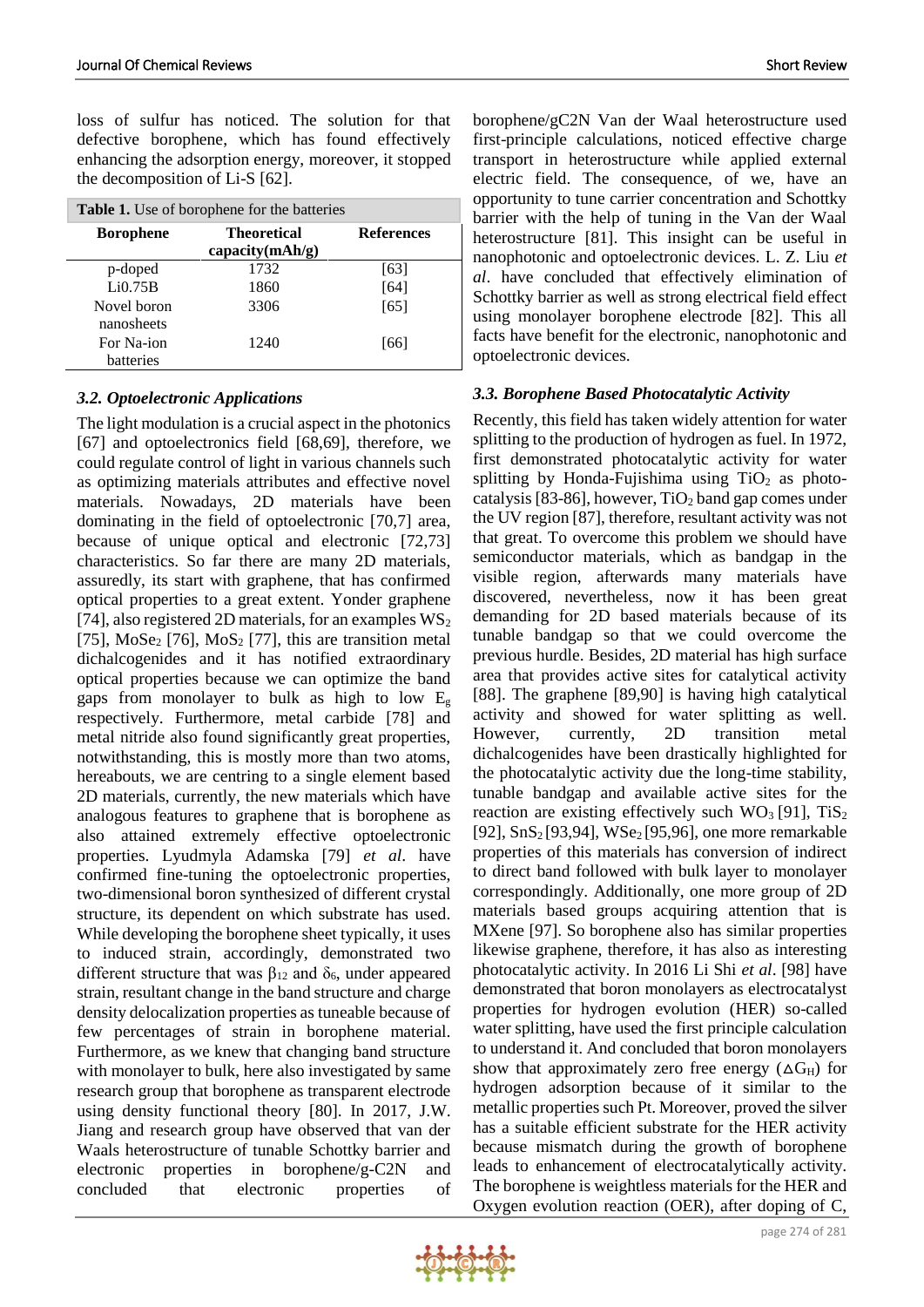N, P, and Li element into borophene, the resultant effect has studied by Showkat H. Mir and co-worker, calculated the adsorption free energy for Oxygen and hydrogen. And resultants have examined that enhancing that catalytical activity, so its newly open window for lightweight 2D materials for HER and OER [99]. Recently in 2018 Chuangwei Liu *et al*. [95] claimed that borophene could be a metal-free catalyst. Aforementioned, many researchers [100-102] have proven that all this significant characteristics and evidence prove that highly possibility of having a remarkable change in HER and OER field because of the borophene as novel electrocatalyst.

# *3.4. Hydrogen Storage*

In future hydrogen fuel will prominent source for energy, however, there are several challenges have been existing and researchers have been always fascinating to solve this obstacle. Suppose, if we are looking according to priorities safety is most important things in hydrogen storage, as we knew that energy density of hydrogen gas is excessive, hydrogen is very reactive with oxygen, it is an exothermic reaction. Moreover, solid-state hydrogen storage remains a major challenge. The metal hydrides [103,115] have extensively been used in hydrogen storage, however, unfortunately, stability and sluggish kinetics [104] are major drawbacks of this kind of materials. In the current situation, new families have been coming into hydrogen storage science, which has immense potential to overcome most of the problems that so far exists. The 2D materials are one of them have arrived in hydrogen storage and become useful in a great extent, there are numerous example such as graphene [105,106] has used majorly, however, nowadays, new family materials also been used such transition metal dichalcogenides [107,108] and alkali based 2D materials such as metal carbides and nitride [109]. The 2D materials are mechanically robust and it has a profoundly catalytical activity to enhance the kinetics for adsorption and desorption of hydrogen gas [110]. Moreover, it gives highly active sites that are high surface energy, that provides a large amount of adsorption of hydrogen gas. Recently, new material has been introduced in hydrogen storage, which as an analogue to graphene, that is borophene. In borophene found that has several steps ahead significant properties than graphene, and as we know that boron has extremely reactive with hydrogen, forms stable compounds. So far experimentally has not applied as expected, calculated storage capacity using first principle calculation, Chun-Sheng Liu *et al*. [111] have reported that reversible hydrogen storage in metallic hexagonal  $B_{36}$ , explained the curvature and ionization. Borophene has coated with Li-metal to enhance the adsorptions and found adsorption energy has suitable

for room temperature. Furthermore, several hydrogen molecules have measured by using negative differential resistance behavior at different bias voltage region. However, Li-atom has a problem that it adsorbs with low binding energy, therefore, Jianchuan wang *et al*. [112] have came with a solution, Calcium coated boron sheet, and registered that six molecules have captured at 0K with binding energy as  $-0.20$  to  $-0.32$  eV/H<sub>2</sub>. The mechanism of adsorption has appeared from not only the polarization effect but also the orbital hybridization and noticed 12.58 wt% gravimetric hydrogen density. Moreover, Ca-decorated [113-115] boron sheet at room after adsorption of hydrogen all structures were stable, this kind of materials could be useful for the vehicle application. Some of the researchers have tried with Na- decorated [116] as well instead of Li-atoms. Therefore borophene is having an immense potential for hydrogen storage, however, there are some challenges, to overcome that we need to have further modification.

# **4. Conclusion**

Based on the concise illustrated above information about the borophene, we have inferred that it has enormous potential for the materials science field applications, notably for energy applications. Furthermore, borophene has not been examined much in an experimentally, because still, synthesis has to optimize. Nevertheless, recently for Li, Na and Mg ionbased batteries has reported borophene is a potential candidate for the anode. The borophene has high surface energy, consequently, it has shown that high photocatalytic activity for water splitting. In the case of hydrogen storage, borophene has the most stable material than any other that so far available today. Sooner in future, will have tremendous attention in the materials science field, particularly in Li-ion batteries and hydrogen storage.

# **Acknowledgment**

Author wants to thanks Mr. Vaishwik Patel for helping throughout the article. Dr Rajkumar wants to thanks for UGC, New Delhi for providing RJNF scholarship.

# **Disclosure statement**

No potential conflict of interest was reported by the authors.

# **References**

- [1] Mas-Balleste, R., Gomez-Navarro, C., Gomez-Herrero, J., & Zamora, F. **(2011)**. 2D materials: to graphene and beyond. Nanoscale, 3(1), 20-30.
- [2] Kannan, P. K., Late, D. J., Morgan, H., & Rout, C. S. **(2015)**. Recent developments in 2D layered

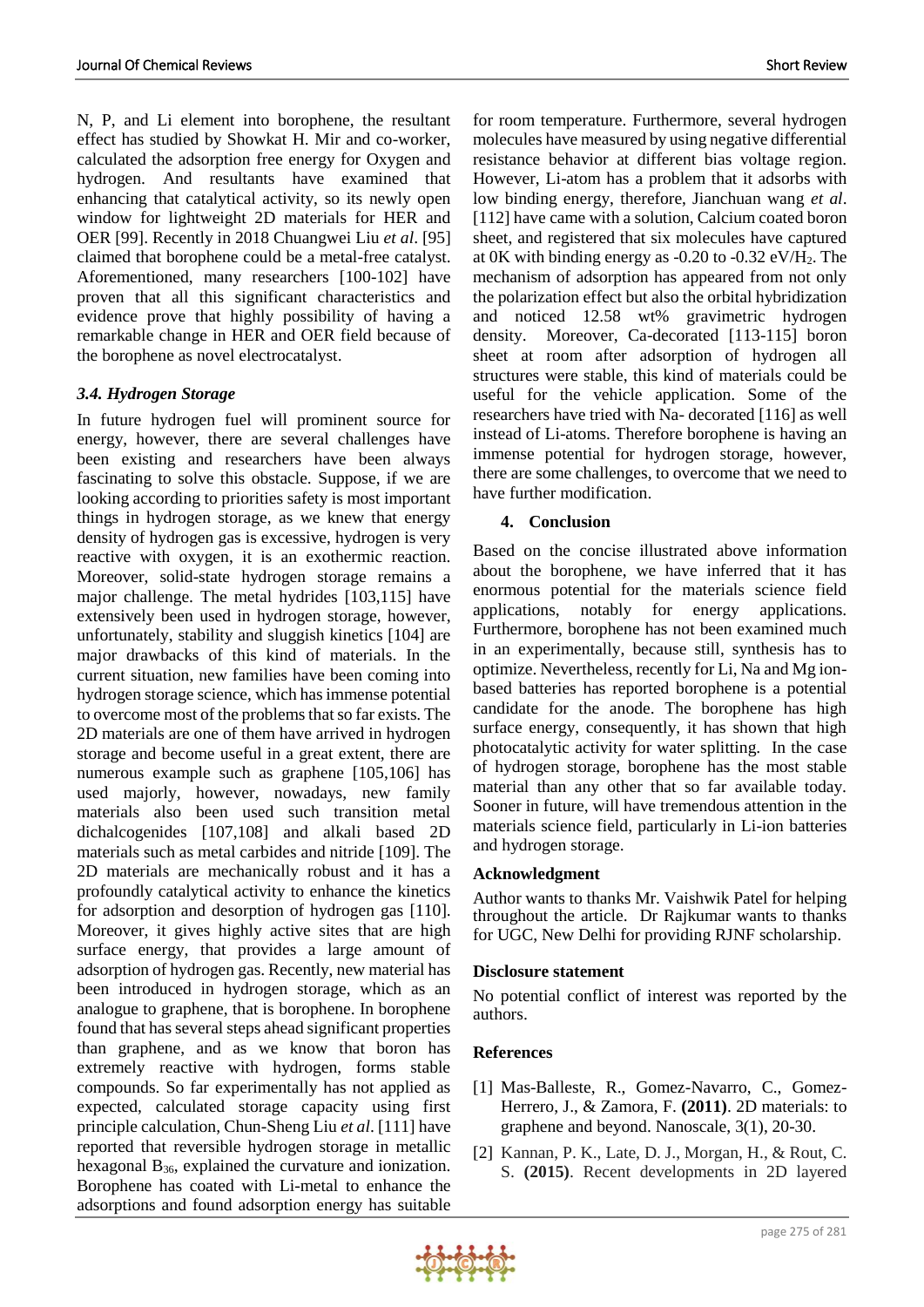- [3] Guo, Y., Xu, K., Wu, C., Zhao, J., & Xie, Y. **(2015).** Surface chemical-modification for engineering the intrinsic physical properties of inorganic two-dimensional nanomaterials. *Chemical Society Reviews*, *44*(3), 637-646.
- [4] Gobbi, M., Orgiu, E., & Samorì, P. **(2018).** When 2D materials meet molecules: opportunities and challenges of hybrid organic/inorganic van der Waals heterostructures. *Advanced Materials*, *30*(18), 1706103.
- [5] Shein, I. R., & Ivanovskii, A. L. **(2013).** Graphenelike nanocarbides and nanonitrides of d metals (MXenes): synthesis, properties and simulation. *Micro & Nano Letters*, *8*(2), 59-62.
- [6] Lightcap, I. V., & Kamat, P. V. **(2012).** Graphitic design: prospects of graphene-based nanocomposites for solar energy conversion, storage, and sensing. *Accounts of chemical Research*, *46*(10), 2235-2243.
- [7] Chandrasekaran, J., Nithyaprakash, D., Ajjan, K. B., Maruthamuthu, S., Manoharan, D., & Kumar, S. **(2011).** Hybrid solar cell based on blending of organic and inorganic materials—An overview. *Renewable and Sustainable Energy Reviews*, *15*(2), 1228-1238.
- [8] Li, B., Gu, P., Feng, Y., Zhang, G., Huang, K., Xue, H., & Pang, H. **(2017).** Ultrathin Nickel–Cobalt Phosphate 2D Nanosheets for Electrochemical Energy Storage under Aqueous/Solid‐State Electrolyte. *Advanced Functional Materials*, *27*(12), 1605784.
- [9] Mao, M., Hu, J., & Liu, H. **(2015).** Graphene‐based materials for flexible electrochemical energy storage. *International Journal of Energy Research*, *39*(6), 727-740.
- [10] Sreeprasad, T. S., & Berry, V. **(2013).** How do the electrical properties of graphene change with its functionalization?. *Small*, *9*(3), 341-350.
- [11] Suk, J. W., Lee, W. H., Lee, J., Chou, H., Piner, R. D., Hao, Y., ... & Ruoff, R. S. **(2013).** Enhancement of the electrical properties of graphene grown by chemical vapor deposition via controlling the effects of polymer residue. *Nano letters*, *13*(4), 1462-1467.
- [12] Frank, I. W., Tanenbaum, D. M., van der Zande, A. M., & McEuen, P. L. **(2007).** Mechanical properties of suspended graphene sheets. *Journal of Vacuum Science & Technology B: Microelectronics and Nanometer Structures*

*Processing, Measurement, and Phenomena*, *25*(6), 2558-2561.

- [13] Faccio, R., Denis, P. A., Pardo, H., Goyenola, C., & Mombrú, A. W. **(2009).** Mechanical properties of graphene nanoribbons. *Journal of Physics: Condensed Matter*, *21*(28), 285304.
- [14] Balandin, A. A., Ghosh, S., Bao, W., Calizo, I., Teweldebrhan, D., Miao, F., & Lau, C. N. **(2008).** Superior thermal conductivity of single-layer graphene. *Nano letters*, *8*(3), 902-907.
- [15] De Padova, P., Kubo, O., Olivieri, B., Quaresima, C., Nakayama, T., Aono, M., & Le Lay, G. **(2012).** Multilayer silicene nanoribbons. *Nano letters*, *12*(11), 5500-5503.
- [16] Yamada-Takamura, Y., & Friedlein, R. **(2014).** Progress in the materials science of silicene. *Science and technology of advanced materials*, *15*(6), 064404.
- [17] Ni, Z., Liu, Q., Tang, K., Zheng, J., Zhou, J., Qin, R., ... & Lu, J. **(2011).** Tunable bandgap in silicene and germanene. *Nano letters*, *12*(1), 113- 118.
- [18] Mortazavi, B., Dianat, A., Cuniberti, G., & Rabczuk, T. **(2016).** Application of silicene, germanene and stanene for Na or Li ion storage: A theoretical investigation. *Electrochimica Acta*, *213*, 865-870.
- [19] Dávila, M. E., Xian, L., Cahangirov, S., Rubio, A., & Le Lay, G. **(2014).** Germanene: a novel twodimensional germanium allotrope akin to graphene and silicene. *New Journal of Physics*, *16*(9), 095002.
- [20] Carvalho, A., Wang, M., Zhu, X., Rodin, A. S., Su, H., & Neto, A. H. C. **(2016).** Phosphorene: from theory to applications. *Nature Reviews Materials*, *1*(11), 16061.
- [21] Woomer, A. H., Farnsworth, T. W., Hu, J., Wells, R. A., Donley, C. L., & Warren, S. C. **(2015).** Phosphorene: synthesis, scale-up, and quantitative optical spectroscopy. *ACS nano*, *9*(9), 8869-8884.
- [22] Wang, Y. P., Ji, W. X., Zhang, C. W., Li, P., Li, F., Ren, M. J., ... & Wang, P. J. **(2016).** Controllable band structure and topological phase transition in two-dimensional hydrogenated arsenene. Scientific reports, 6, 20342.
- [23] Kecik, D., Durgun, E., & Ciraci, S. **(2016).** Optical properties of single-layer and bilayer arsenene phases. Physical Review B, 94(20), 205410.
- [24] Sharma, S., Kumar, S., & Schwingenschlögl, U. **(2017).** Arsenene and antimonene: two-

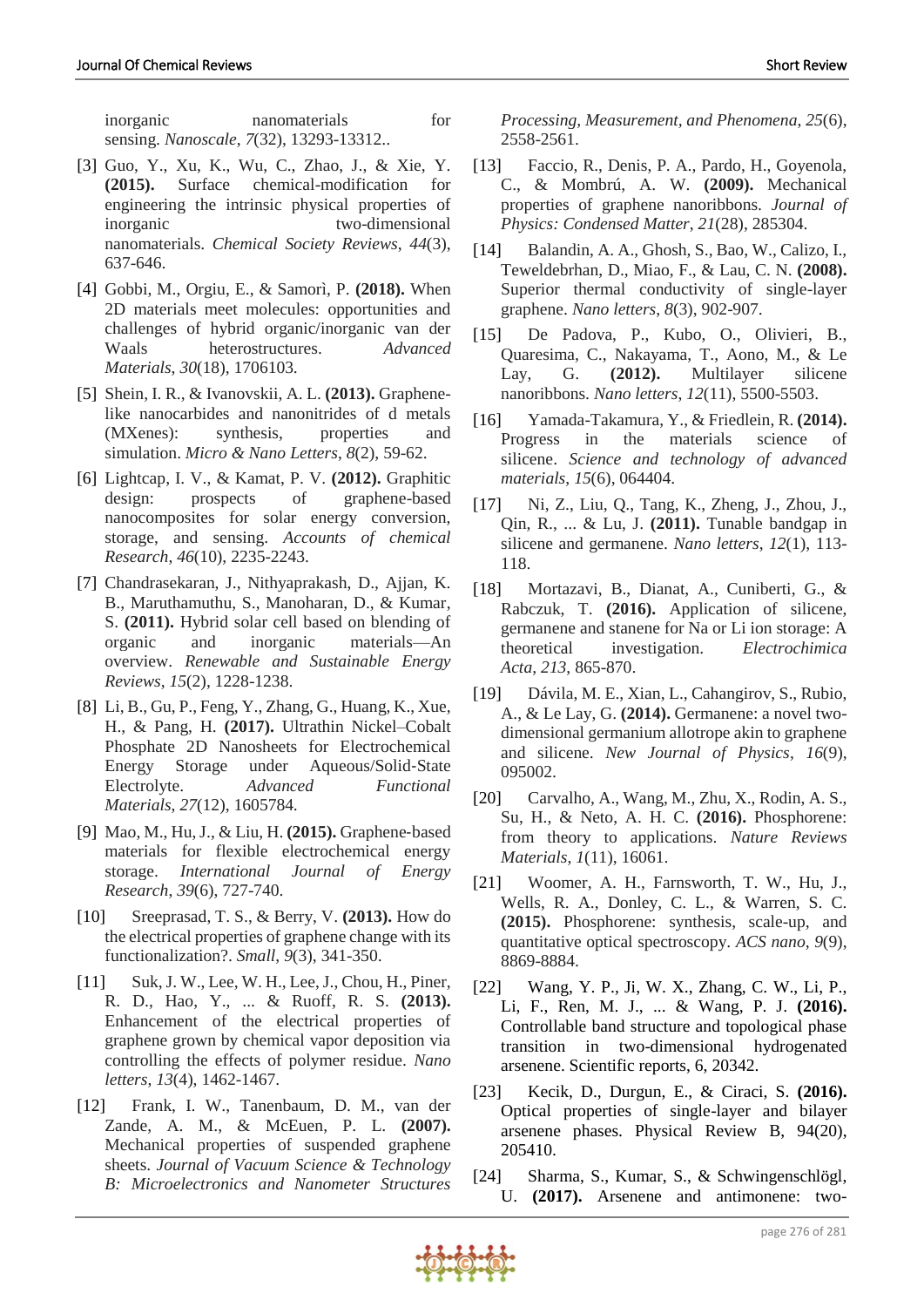dimensional materials with high thermoelectric figures of merit. Physical Review Applied, 8(4), 044013.

- [25] Wilson, J. A., & Yoffe, A. D. **(1969).** The transition metal dichalcogenides discussion and interpretation of the observed optical, electrical and structural properties. Advances in Physics, 18(73), 193-335.
- [26] Wilson, J. A., Di Salvo, F. J., & Mahajan, S. **(1975).** Charge-density waves and superlattices in the metallic layered transition metal dichalcogenides. Advances in Physics, 24(2), 117- 201.
- [27] Manzeli, S., Ovchinnikov, D., Pasquier, D., Yazyev, O. V., & Kis, A. **(2017).** 2D transition metal dichalcogenides. Nature Reviews Materials, 2(8), 17033.
- [28] Boustani, I. **(1997).** New quasi-planar surfaces of bare boron. Surface science, 370(2-3), 355-363.
- [29] Saito, R., Fujita, M., Dresselhaus, G., & Dresselhaus, U. M. **(1992).** Electronic structure of chiral graphene tubules. Applied physics letters, 60(18), 2204-2206.
- [30] Mannix, A. J., Zhou, X. F., Kiraly, B., Wood, J. D., Alducin, D., Myers, B. D., & Yacaman, M. J. **(2015).** Synthesis of borophenes: Anisotropic, two-dimensional boron polymorphs. Science, 350(6267), 1513-1516.
- [31] Seifert, G., Heine, T., & Fowler, P. W**. (2001).** Inorganic nanotubes and fullerenes. The European Physical Journal D-Atomic, Molecular, Optical and Plasma Physics, 16(1), 341-343.
- [32] Piazza, Z. A., Hu, H. S., Li, W. L., Zhao, Y. F., Li, J., & Wang, L. S. **(2014).** Planar hexagonal B 36 as a potential basis for extended single-atom layer boron sheets. Nature communications, 5, 3113.
- [33] Zhong, Q., Kong, L., Gou, J., Li, W., Sheng, S., Yang, S., ... & Chen, L. **(2017).** Synthesis of borophene nanoribbons on Ag (110) surface. Physical Review Materials, 1(2), 021001.
- [34] Jun, Y. S., Kim, D., & Neil, C. W. **(2016).** Heterogeneous nucleation and growth of nanoparticles at environmental interfaces. Accounts of chemical research, 49(9), 1681-1690.
- [35] Resta, V., Afonso, C. N., Piscopiello, E., & Van Tendeloo, G. **(2009).** Role of substrate on nucleation and morphology of gold nanoparticles produced by pulsed laser deposition. Physical Review B, 79(23), 235409.
- [36] Mavel, G., Escard, J., Costa, P., & Castaing, J. **(1973).** ESCA surface study of metal borides. Surface Science, 35, 109-116.
- [37] Liu, Y., Penev, E. S., & Yakobson, B. I. **(2013).** Probing the synthesis of two-dimensional boron by first‐principles computations. Angewandte Chemie International Edition, 52(11), 3156-3159.
- [38] Li, W., Kong, L., Chen, C., Gou, J., Sheng, S., Zhang, W., ... & Wu, K. **(2018).** Experimental realization of honeycomb borophene. Science bulletin, 63(5), 282-286.
- [39] Zhang, Z., Mannix, A. J., Hu, Z., Kiraly, B., Guisinger, N. P., Hersam, M. C., & Yakobson, B. I**. (2016).** Substrate-induced nanoscale undulations of borophene on silver. Nano letters, 16(10), 6622- 6627.
- [40] Sutti, M. **(2015).** Elastic Theory of Plates.
- [41] Zhang, X., Huisman, E. H., Gurram, M., Browne, W. R., van Wees, B. J., & Feringa, B. L. **(2014).** Supramolecular Chemistry on Graphene Field‐Effect Transistors. Small, 10(9), 1735-1740.
- [42] Wang, H., Feng, H., & Li, J. **(2014).** Graphene and graphene‐like layered transition metal dichalcogenides in energy conversion and storage. Small, 10(11), 2165-2181.
- [43] Li, H., Shi, Y., Chiu, M. H., & Li, L. J. **(2015).** Emerging energy applications of two-dimensional layered transition metal dichalcogenides. Nano Energy, 18, 293-305.
- [44] Pumera, M. **(2011).** Graphene-based nanomaterials for energy storage. Energy & Environmental Science, 4(3), 668-674.
- [45] Brownson, D. A., Kampouris, D. K., & Banks, C. E. **(2011).** An overview of graphene in energy production and storage applications. Journal of Power Sources, 196(11), 4873-4885.
- [46] Wang, T., Chen, S., Pang, H., Xue, H., & Yu, Y. **(2017).** MoS<sub>2</sub>-based nanocomposites for electrochemical energy storage. Advanced Science, 4(2), 1600289.
- [47] Wang, J., Liu, J., Chao, D., Yan, J., Lin, J., & Shen, Z. X. **(2014).** Self-Assembly of Honeycomblike MoS<sub>2</sub> Nanoarchitectures Anchored into Graphene Foam for Enhanced Lithium‐Ion Storage. Advanced Materials, 26(42), 7162-7169.
- [48] Lei, T., Chen, W., Huang, J., Yan, C., Sun, H., Wang, C., ... & Xiong, J. **(2017).** Multi‐Functional Layered  $WS_2$  Nanosheets for Enhancing the Performance of Lithium–Sulfur Batteries. Advanced Energy Materials, 7(4), 1601843.
- [49] He, P., Yan, M., Zhang, G., Sun, R., Chen, L., An, Q., & Mai, L. (2017). Layered VS<sub>2</sub> Nanosheet-

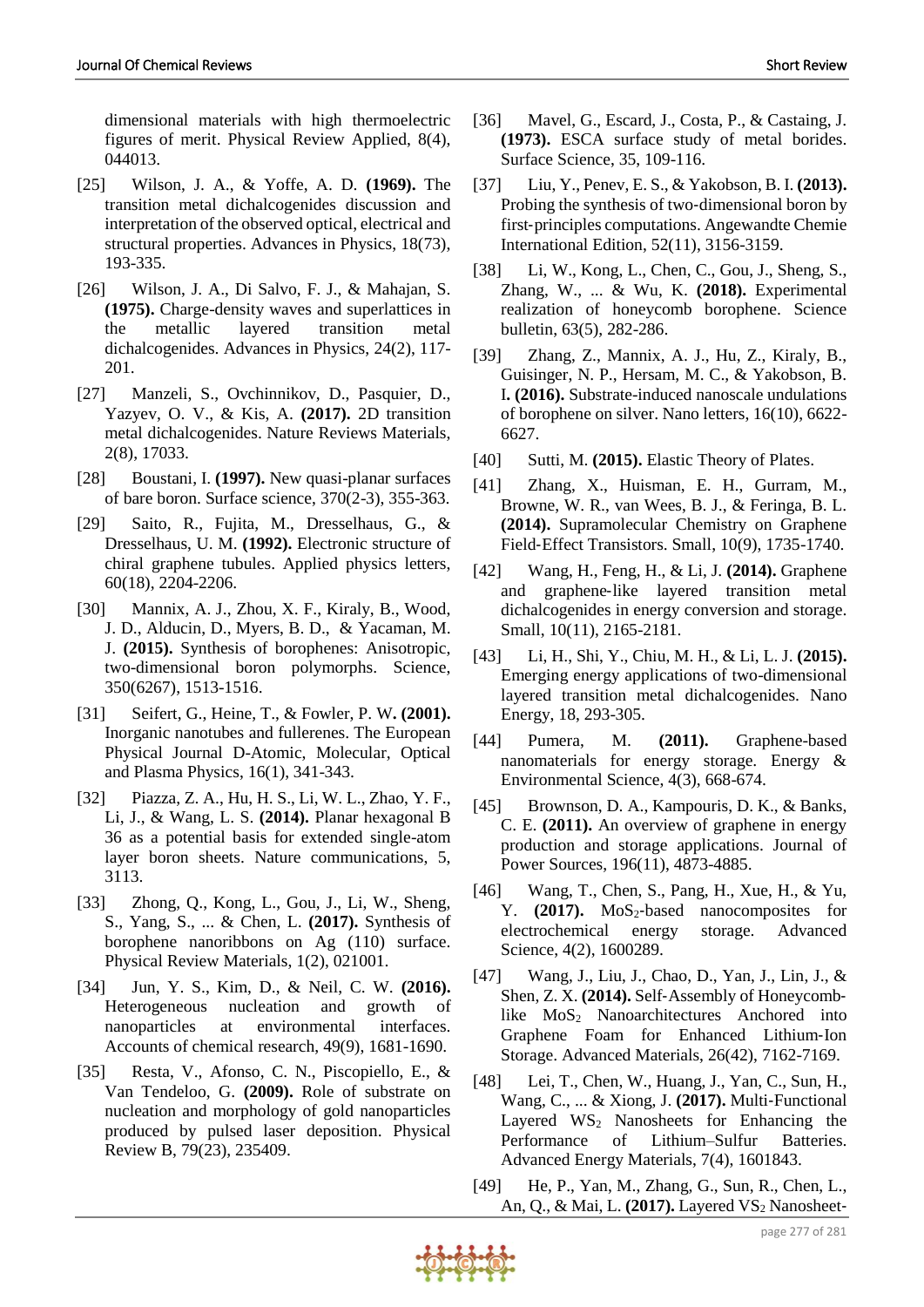Based Aqueous Zn Ion Battery Cathode. Advanced Energy Materials, 7(11), 1601920.

- [50] Shi, M., Zhao, L., Song, X., Liu, J., Zhang, P., & Gao, L. **(2016).** Highly conductive Mo2C nanofibers encapsulated in ultrathin  $MnO<sub>2</sub>$ nanosheets as a self-supported electrode for highperformance capacitive energy storage. ACS applied materials & interfaces, 8(47), 32460- 32467.
- [51] Zhu, J., Sakaushi, K., Clavel, G., Shalom, M., Antonietti, M., & Fellinger, T. P. **(2015).** A general salt-templating method to fabricate vertically aligned graphitic carbon nanosheets and their metal carbide hybrids for superior lithium ion batteries and water splitting. Journal of the American Chemical Society, 137(16), 5480-5485.
- [52] Li, B., Zhang, D., Liu, Y., Yu, Y., Li, S., & Yang, S.  $(2017)$ . Flexible Ti<sub>3</sub>C<sub>2</sub> MXene-lithium film with lamellar structure for ultrastable metallic lithium anodes. Nano energy, 39, 654-661.
- [53] Zhang, Y., Wu, Z. F., Gao, P. F., Zhang, S. L., & Wen, Y. H. **(2016).** Could borophene be used as a promising anode material for high-performance lithium ion battery?. ACS applied materials & interfaces, 8(34), 22175-22181.
- [54] Uthaisar, C., & Barone, V. **(2010).** Edge effects on the characteristics of Li diffusion in graphene. Nano letters, 10(8), 2838-2842.
- [55] Li, Y., Wu, D., Zhou, Z., Cabrera, C. R., & Chen, Z. **(2012).** Enhanced Li adsorption and diffusion on MoS2 zigzag nanoribbons by edge effects: a computational study. The journal of physical chemistry letters, 3(16), 2221-2227.
- [56] Zhang, X., Hu, J., Cheng, Y., Yang, H. Y., Yao, Y., & Yang, S. A. **(2016).** Borophene as an extremely high capacity electrode material for Liion and Na-ion batteries. Nanoscale, 8(33), 15340- 15347.
- [57] Bruce, P. G., Freunberger, S. A., Hardwick, L. J., & Tarascon, J. M. **(2012).** Li–O 2 and Li–S batteries with high energy storage. Nature materials, 11(1), 19.
- [58] Ji, X., & Nazar, L. F. **(2010).** Advances in Li– S batteries. Journal of Materials Chemistry, 20(44), 9821-9826.
- [59] Li, Y. J., Fan, J. M., Zheng, M. S., & Dong, Q. F. **(2016).** A novel synergistic composite with multi-functional effects for high-performance Li–S batteries. Energy & Environmental Science, 9(6), 1998-2004.
- [60] Zheng, S., Yi, F., Li, Z., Zhu, Y., Xu, Y., Luo, C., & Wang, C. **(2014).** Copper‐stabilized sulfur‐

microporous carbon cathodes for Li–S batteries. Advanced Functional Materials, 24(26), 4156- 4163.

- [61] Powar, N. S., Patel, V. J., Pagare, P. K., & Pandav, R. S. **(2019).** Cu Nanoparticle: Synthesis, Characterization and Application. Chemical Methodologies, 3(4), 457-480.
- [62] Jiang, H. R., Shyy, W., Liu, M., Ren, Y. X., & Zhao, T. S. **(2018).** Borophene and defective borophene as potential anchoring materials for lithium–sulfur batteries: a first-principles study. Journal of Materials Chemistry A, 6(5), 2107- 2114.
- [63] Chen, H., Zhang, W., Tang, X. Q., Ding, Y. H., Yin, J. R., Jiang, Y., & Jin, H. **(2018).** First principles study of P-doped borophene as anode materials for lithium ion batteries. Applied Surface Science, 427, 198-205.
- [64] Jiang, H. R., Lu, Z., Wu, M. C., Ciucci, F., & Zhao, T. S. **(2016).** Borophene: a promising anode material offering high specific capacity and high rate capability for lithium-ion batteries. Nano Energy, 23, 97-104.
- [65] Rao, D., Zhang, L., Meng, Z., Zhang, X., Wang, Y., Qiao, G., & Lu, R. **(2017).** Ultrahigh energy storage and ultrafast ion diffusion in borophene-based anodes for rechargeable metal ion batteries. Journal of Materials Chemistry A, 5(5), 2328-2338.
- [66] Liu, J., Zhang, C., Xu, L., & Ju, S. **(2018).** Borophene as a promising anode material for sodium-ion batteries with high capacity and high rate capability using DFT. RSC advances, 8(32), 17773-17785.
- [67] Kildishev, A. V., Boltasseva, A., & Shalaev, V. M. **(2013).** Planar photonics with metasurfaces. Science, 339(6125), 1232009.
- [68] Lu, H. H., Chen, G. L., Chuang, Y. W., Tsai, C. C., & Chuang, C. P. **(2006).** Improvement of radio-on-multimode fiber systems based on light injection and optoelectronic feedback techniques. Optics Communications, 266(2), 495-499.
- [69] Opeyemi, O., Louis, H., Oparab, C., Funmilayo, O., Magu, T. **(2019).** Porphyrin and Phthalocyanines-Based Solar Cells: Fundamental Mechanisms and Recent Advances. Advanced Journal of Chemistry, Section A: Theoretical, Engineering and Applied Chemistry, 2(Issue 1, pp. 1-93.), 21-44.
- [70] Wang, Q. H., Kalantar-Zadeh, K., Kis, A., Coleman, J. N., & Strano, M. S. **(2012)**. Electronics and optoelectronics of two-dimensional transition

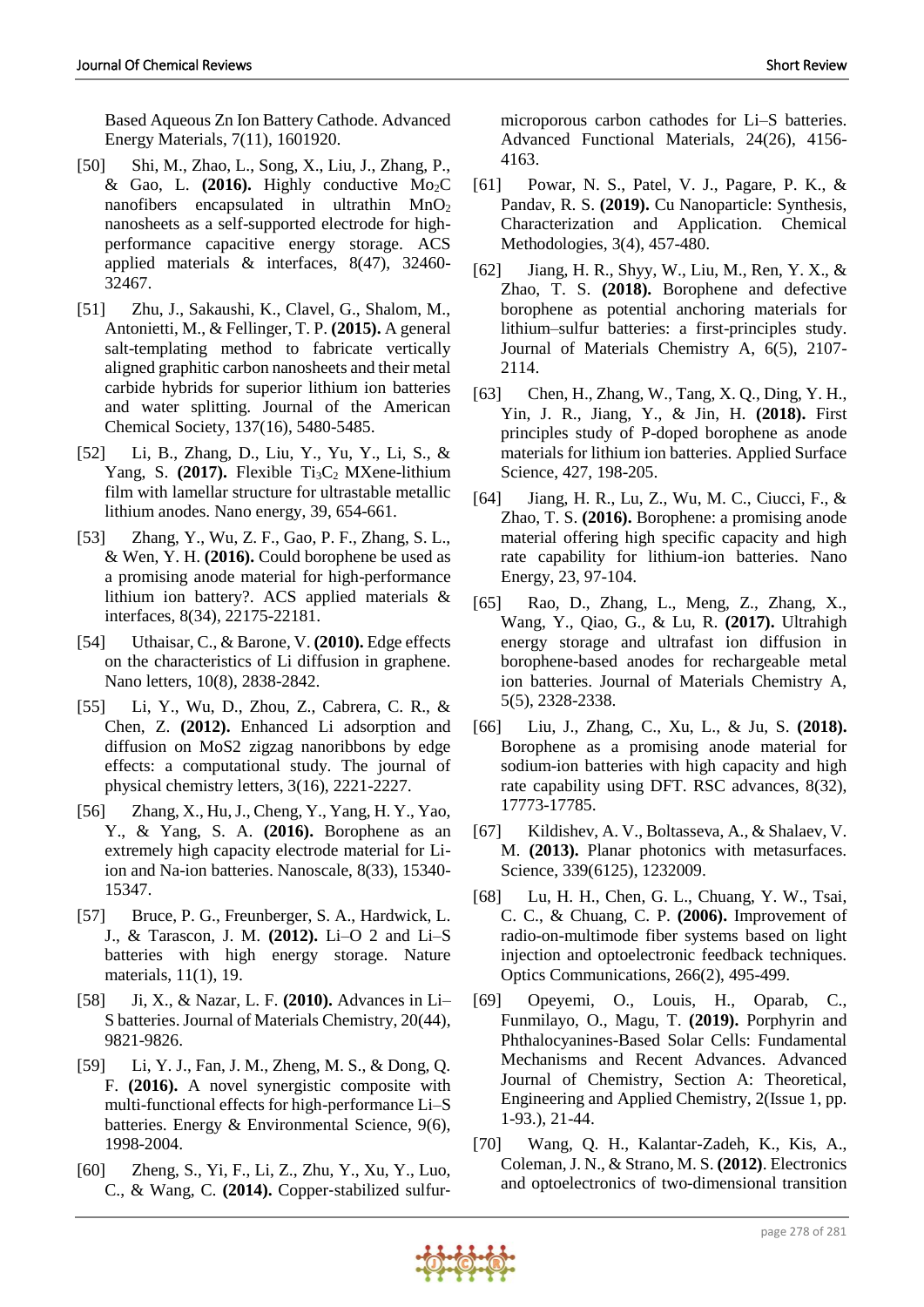metal dichalcogenides. Nature nanotechnology, 7(11), 699.

- [71] Huo, N., Yang, Y., & Li, J. **(2017).** Optoelectronics based on 2D TMDs and heterostructures. Journal of Semiconductors, 38(3), 031002.
- [72] Yazyev, O. V., & Louie, S. G. **(2010).** Electronic transport in polycrystalline graphene. Nature materials, 9(10), 806.
- [73] Eda, G., Fanchini, G., & Chhowalla, M**. (2008).** Large-area ultrathin films of reduced graphene oxide as a transparent and flexible electronic material. Nature nanotechnology, 3(5), 270.
- [74] Ponraj, J. S., Xu, Z. Q., Dhanabalan, S. C., Mu, H., Wang, Y., Yuan, J. & Zhang, Y. **(2016).** Photonics and optoelectronics of two-dimensional materials beyond graphene. Nanotechnology, 27(46), 462001.
- [75] Kim, H. C., Kim, H., Lee, J. U., Lee, H. B., Choi, D. H., Lee, J. H., & Lee, S. W. **(2015).** Engineering optical and electronic properties of  $WS<sub>2</sub>$  by varying the number of layers. ACS nano, 9(7), 6854-6860.
- [76] Ko, P. J., Abderrahmane, A., Kim, N. H., & Sandhu, A. **(2017).** High-performance nearinfrared photodetector based on nano-layered MoSe2. Semiconductor Science and Technology, 32(6), 065015.
- [77] Splendiani, A., Sun, L., Zhang, Y., Li, T., Kim, J., Chim, C. Y., & Wang, F. **(2010).** Emerging photoluminescence in monolayer MoS<sub>2</sub>. Nano letters, 10(4), 1271-1275.
- [78] Anasori, B., Lukatskaya, M. R., & Gogotsi, Y. **(2017).** 2D metal carbides and nitrides (MXenes) for energy storage. Nature Reviews Materials, 2(2), 16098.
- [79] Adamska, L., & Sharifzadeh, S. **(2017).** Finetuning the optoelectronic properties of freestanding borophene by strain. ACS Omega, 2(11), 8290- 8299.
- [80] Adamska, L., Sadasivam, S., Foley IV, J. J., Darancet, P., & Sharifzadeh, S. **(2018).** Firstprinciples investigation of borophene as a monolayer transparent conductor. The Journal of Physical Chemistry C, 122(7), 4037-4045.
- [81] Jiang, J. W., Wang, X. C., Song, Y., & Mi, W. B. **(2018).** Tunable Schottky barrier and electronic properties in borophene/g- $C_2N$  van der Waals heterostructures. Applied Surface Science, 440, 42-46.
- [82] Liu, L. Z., Xiong, S. J., & Wu, X. L. **(2016).** Monolayer borophene electrode for effective elimination of both the Schottky barrier and strong electric field effect. Applied Physics Letters, 109(6), 061601.
- [83] Fujishima, A., & Honda, K. **(1972).** Electrochemical photolysis of water at a semiconductor electrode. nature, 238(5358), 37.
- [84] Salavati, H., Teimouri, A., Kazemi, S. **(2017).** Synthesis and Characterization of Novel Composite-Based Phthalocyanine Used as Efficient Photocatalyst for the Degradation of Methyl Orange. Chemical Methodologies, 1(Issue 1. pp. 1-86), 12-27.
- [85] Salavati, H., Teimouri, A., Kazemi, S. **(2017).** Investigation of Photocatalytic Performance of Keggin Type Heteropolyacid in Degradation of Methylene Blue. Chemical Methodologies, 1(Issue 2. pp. 87-193), 145-158.
- [86] Madadi, Z., Soltanieh, M., Bagheri Lotfabad, T., Nazari, S. **(2019).** Green synthesis of titanium dioxide nanoparticles with Glycyrrhiza glabra and their photocatalytic activity. Asian Journal of Green Chemistry,
- [87] Jefri, S., Abdullah, A., Muhamad, E. **(2019).** Response surface methodology: photodegradation of methyl orange by CuO/ZnO under UV light irradiation. Asian Journal of Green Chemistry, 3(Issue 2. pp. 125-287), 271-287.
- [88] Zhang, X., Zhang, Z., Wu, D., Zhang, X., Zhao, X., & Zhou, Z. **(2018).** Computational screening of 2D materials and rational design of heterojunctions for water splitting photocatalysts. Small Methods, 2(5), 1700359.
- [89] Niu, P., Zhang, L., Liu, G., & Cheng, H. M. **(2012).** Graphene‐like carbon nitride nanosheets for improved photocatalytic activities. Advanced Functional Materials, 22(22), 4763-4770.
- [90] Xiang, Q., Yu, J., & Jaroniec, M. **(2011).** Enhanced photocatalytic  $H_2$ -production activity of graphene-modified titania nanosheets. Nanoscale, 3(9), 3670-3678.
- [91] Do, Y. R., Lee, W., Dwight, K., & Wold, A.  $(1994)$ . The effect of  $WO<sub>3</sub>$  on the photocatalytic activity of TiO2. Journal of Solid State Chemistry, 108(1), 198-201.
- [92] Gupta, U., Rao, B. G., Maitra, U., Prasad, B. E., & Rao, C. N. R. **(2014).** Visible‐Light‐Induced Generation of  $H_2$  by Nanocomposites of Few-Layer  $TiS_2$  and  $TaS_2$  with CdS Nanoparticles. Chemistry–An Asian Journal, 9(5), 1311-1315.

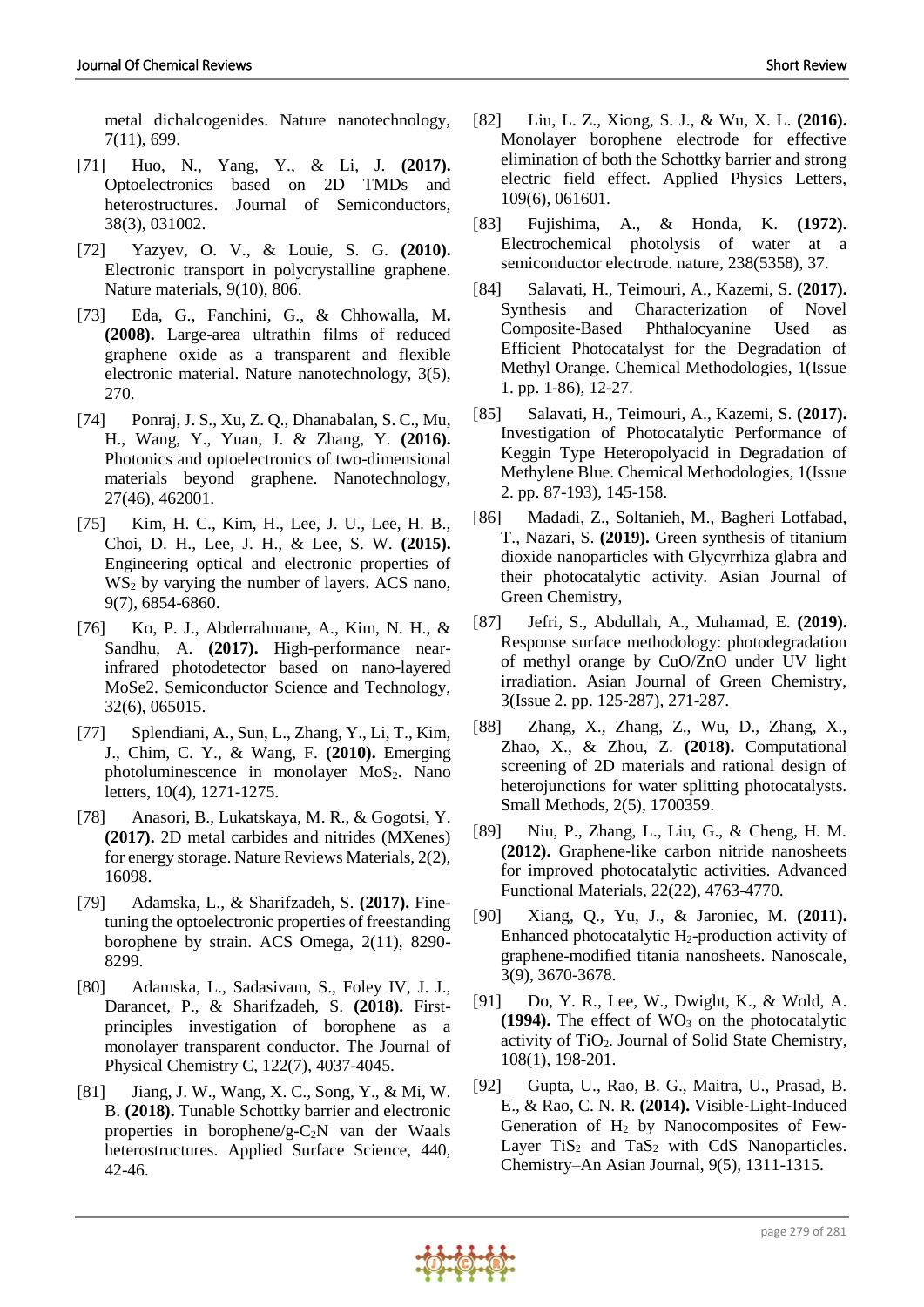- [93] Zhuang, H. L., & Hennig, R. G. **(2013).** Theoretical perspective of photocatalytic properties of single-layer SnS<sub>2</sub>. Physical Review B, 88(11), 115314.
- [94] Yu, J., Xu, C. Y., Ma, F. X., Hu, S. P., Zhang, Y. W., & Zhen, L. (2014). Monodisperse SnS<sub>2</sub> nanosheets for high-performance photocatalytic hydrogen generation. ACS applied materials & interfaces, 6(24), 22370-22377.
- [95] Singh, A. K., Mathew, K., Zhuang, H. L., & Hennig, R. G. **(2015).** Computational screening of 2D materials for photocatalysis. The journal of physical chemistry letters, 6(6), 1087-1098.
- [96] Wang, Y., Zhao, S., Wang, Y., Laleyan, D. A., Wu, Y., Ouyang, B., & Mi, Z. **(2018).** Wafer-scale synthesis of monolayer WSe<sub>2</sub>: a multi-functional photocatalyst for efficient overall pure water splitting. Nano Energy, 51, 54-60.
- [97] Ran, J., Gao, G., Li, F. T., Ma, T. Y., Du, A., & Qiao, S. Z. **(2017).** Ti3C<sup>2</sup> MXene co-catalyst on metal sulfide photo-absorbers for enhanced visiblelight photocatalytic hydrogen production. Nature communications, 8, 13907.
- [98] Shi, L., Ling, C., Ouyang, Y., & Wang, J. **(2017).** High intrinsic catalytic activity of twodimensional boron monolayers for the hydrogen evolution reaction. Nanoscale, 9(2), 533-537.
- [99] Mir, S. H., Chakraborty, S., Jha, P. C., Wärnå, J., Soni, H., Jha, P. K., & Ahuja, R. **(2016).** Twodimensional boron: Lightest catalyst for hydrogen and oxygen evolution reaction. Applied Physics Letters, 109(5), 053903.
- [100] Liu, C., Dai, Z., Zhang, J., Jin, Y., Li, D., & Sun, C. **(2018).** Two-dimensional boron sheets as metal-free catalysts for hydrogen evolution reaction. The Journal of Physical Chemistry C, 122(33), 19051-19055.
- [101] Chen, Y., Yu, G., Chen, W., Liu, Y., Li, G. D., Zhu, P., & Li, H. **(2017).** Highly active, nonprecious electrocatalyst comprising borophene subunits for the hydrogen evolution reaction. Journal of the American Chemical Society, 139(36), 12370-12373.
- [102] Park, H., Encinas, A., Scheifers, J. P., Zhang, Y., & Fokwa, B. P. **(2017).** Boron‐Dependency of Molybdenum Boride Electrocatalysts for the Hydrogen Evolution Reaction. Angewandte Chemie International Edition, 56(20), 5575-5578.
- [103] Sakintuna, B., Lamari-Darkrim, F., & Hirscher, M. **(2007).** Metal hydride materials for solid hydrogen storage: a review. International journal of hydrogen energy, 32(9), 1121-1140.
- [104] Orimo, S. I., Nakamori, Y., Eliseo, J. R., Züttel, A., & Jensen, C. M. **(2007).** Complex hydrides for hydrogen storage. Chemical Reviews, 107(10), 4111-4132.
- [105] Chen, P., Xiong, Z., Luo, J., Lin, J., & Tan, K. L**. (2002).** Interaction of hydrogen with metal nitrides and imides. Nature, 420(6913), 302.
- [106] Vajo, J. J., & Olson, G. L. **(2007).** Hydrogen storage in destabilized chemical systems. Scripta Materialia, 56(10), 829-834.
- [107] Tozzini, V., & Pellegrini, V. **(2013).** Prospects for hydrogen storage in graphene. Physical Chemistry Chemical Physics, 15(1), 80-89.
- [108] Patchkovskii, S., John, S. T., Yurchenko, S. N., Zhechkov, L., Heine, T., & Seifert, G. **(2005).** Graphene nanostructures as tunable storage media for molecular hydrogen. Proceedings of the National Academy of Sciences, 102(30), 10439- 10444.
- [109] Pumera, M., Sofer, Z., & Ambrosi, A. **(2014).** Layered transition metal dichalcogenides for electrochemical energy generation and storage. Journal of Materials Chemistry A, 2(24), 8981- 8987.
- [110] Gao, Y. P., Wu, X., Huang, K. J., Xing, L. L., Zhang, Y. Y., & Liu, L. **(2017).** Two-dimensional transition metal diseleniums for energy storage application: a review of recent developments. CrystEngComm, 19(3), 404-418.
- [111] Hu, Q., Wang, H., Wu, Q., Ye, X., Zhou, A., Sun, D., & He, J. (2014). Two-dimensional Sc<sub>2</sub>C: A reversible and high-capacity hydrogen storage material predicted by first-principles calculations. International Journal of Hydrogen Energy, 39(20), 10606-10612.
- [112] Martin, M., Gommel, C., Borkhart, C., & Fromm, E. **(1996).** Absorption and desorption kinetics of hydrogen storage alloys. Journal of Alloys and Compounds, 238(1-2), 193-201.
- [113] Liu, C. S., Wang, X., Ye, X. J., Yan, X., & Zeng, Z. **(2014)**. Curvature and ionization-induced reversible hydrogen storage in metalized hexagonal B36. The Journal of chemical physics, 141(19), 194306.
- [114] Wang, J., Du, Y., & Sun, L. **(2016).** Cadecorated novel boron sheet: a potential hydrogen storage medium. International Journal of Hydrogen Energy, 41(10), 5276-5283.
- [115] Chen, X., Wang, L., Zhang, W., Zhang, J., & Yuan, Y. **(2017).** Ca-decorated borophene as potential candidates for hydrogen storage: A first-